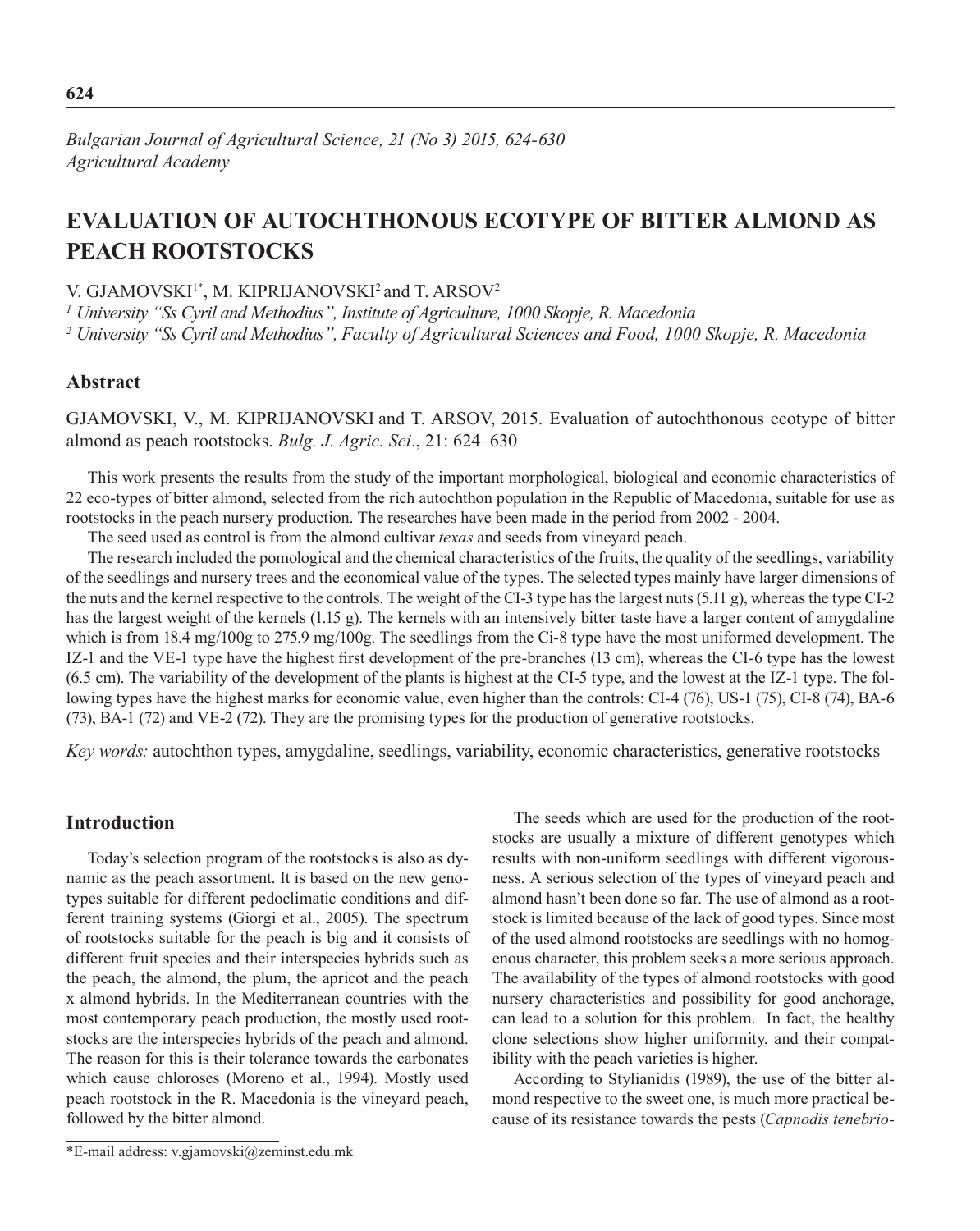*nis*), mice and birds. Some authors point out that the seedlings from the bitter almond are resistant to the bacterial root cancer (*Agrobacterium tumefaciens*).

#### **Materials and Methods**

Individual selection of 22 autohtonous types of bitter almond has been performed, based on their suitable productive characteristics, long lasting and vitality of the trees and the habitus of the crown. The fruits have been gathered in their full maturity and pomologically analyzed by measuring their weight, dimensions and kernel randman. The content of fats has been determined acc. to the "Soxhlet" method, whereas the content of proteins, acc. to the "Kjeldahl" method. The percentage of dry materia and ashes in the kernel has been determined throughout an indirect method, by kernel drying at 105°С in an dryer and by burning in a muffel furnace at 500°С. For the determination of the amygdaline, we have performed a modified reverse faze HPLC method. For the production of peach plants and

the research of the nursery characteristics of the bitter almond types, we have used a standard technology of production. The experiment in the orchard has been established in three repetitions, each planted with 30 seeds at a standard distance of 110 cm х 15 cm. The seedlings have been grafted with the red haven peach variety as controls were used the vineyard peach and the almond variety texas.

#### **Results and Discussion**

**Pomological characteristic of the fruits.** The dimensions of the nuts and the kernels (height, width and thickness), represent their shape and size.

The large seeds have a higher energy of sprouting, more reserve materia for the sprout's nourishment, which gives an advantage for its further lasting in the vegetative growth of the seedlings (Borojević and Borojević, 1971).

The dimensions of the nuts at the researched almond types are presented in Table 1. The type BA-7 has the largest dimen-

**Table 1 Pomological characteristic of the fruits**

|                | Nut          |               |              |                  | Kernel       |               |              |                  |                           |
|----------------|--------------|---------------|--------------|------------------|--------------|---------------|--------------|------------------|---------------------------|
| Type           | Width,<br>mm | Height,<br>mm | Width,<br>mm | Thickness,<br>mm | Width,<br>mm | Height,<br>mm | Width,<br>mm | Thickness,<br>mm | Randman,<br>$\frac{0}{0}$ |
| $BA-1$         | 4.56         | 35.79         | 22.66        | 14.76            | 0.94         | 25.66         | 12.03        | 6.07             | 20.61                     |
| $BA-2$         | 3.24         | 30.47         | 20.63        | 12.97            | 0.92         | 23.4          | 12.83        | 5.77             | 28.4                      |
| BA-3           | 3.11         | 32.5          | 18.85        | 11.7             | 0.94         | 24.75         | 11.5         | 6.2              | 30.23                     |
| $BA-4$         | 2.73         | 24.4          | 19.97        | 13.2             | 0.59         | 17            | 10.77        | 5.97             | 21.61                     |
| $BA-5$         | 4.72         | 35.33         | 24.44        | 14.48            | 1            | 26.11         | 14.07        | 5.93             | 21.19                     |
| <b>BA-6</b>    | 2.47         | 25.17         | 17.97        | 12.87            | 0.66         | 18.4          | 11.33        | 6.57             | 26.72                     |
| <b>BA-7</b>    | 4.64         | 36.1          | 21.93        | 13.8             | 1.14         | 25.5          | 12.47        | 6.93             | 24.57                     |
| $CI-1$         | 2.76         | 26.71         | 17.86        | 13.39            | 0.6          | 19.57         | 10.75        | 5.93             | 21.74                     |
| $CI-2$         | 4.3          | 31.8          | 22.6         | 15.33            | 1.15         | 22.73         | 14.83        | 7.27             | 26.74                     |
| $CI-3$         | 5.11         | 35.47         | 21.1         | 14.93            | 0.96         | 25.47         | 11.7         | 5.83             | 18.79                     |
| $CI-4$         | 3.96         | 35.73         | 19.2         | 14.03            | 0.78         | 25.03         | 11.23        | 6.07             | 19.7                      |
| $CI-5$         | 3.09         | 29.69         | 18.76        | 12.66            | 0.69         | 20.34         | 11.79        | 5.66             | 22.33                     |
| $CI-6$         | 4.31         | 32.53         | 21.8         | 15.6             | 0.88         | 21.27         | 12.53        | 5.87             | 20.42                     |
| $CI-7$         | 2.62         | 25.57         | 20.5         | 15.73            | 0.88         | 19            | 12.37        | 7.53             | 33.59                     |
| $CI-8$         | 3.21         | 29.67         | 20.13        | 12.97            | 0.81         | 21.87         | 11.77        | 6.03             | 25.23                     |
| $CI-9$         | 2.81         | 25.78         | 18.09        | 12.78            | 0.7          | 19.48         | 11.26        | 5.91             | 24.91                     |
| $CI-10$        | 2.18         | 27.63         | 18.25        | 12.88            | 0.68         | 20.25         | 10.38        | 6.38             | 31.19                     |
| $IZ-1$         | 2.46         | 32.27         | 19.77        | 12.1             | 0.7          | 22.6          | 11.9         | 5.27             | 28.46                     |
| $VE-1$         | 2.38         | 26.07         | 19.57        | 14.5             | 0.71         | 18.63         | 12.33        | 6.67             | 29.83                     |
| $VE-2$         | 4.54         | 31.07         | 22.7         | 14.37            | 0.95         | 22.33         | 14           | 5.47             | 20.93                     |
| $US-1$         | 4.25         | 32            | 22.55        | 15.15            | 0.92         | 22.15         | 13.4         | 5.95             | 21.65                     |
| $SO-1$         | 3.45         | 32.44         | 21.78        | 13.78            | 0.91         | 22.89         | 12.78        | 5.22             | 26.38                     |
| Vineyard peach | 3.52         | 30.28         | 20.32        | 15.96            | 0.36         | 15.89         | 10.32        | 4.95             | 7.95                      |
| Texas          | 2.49         | 28.2          | 20.04        | 16.18            | 1.15         | 21.66         | 12.41        | 9.5              | 46.74                     |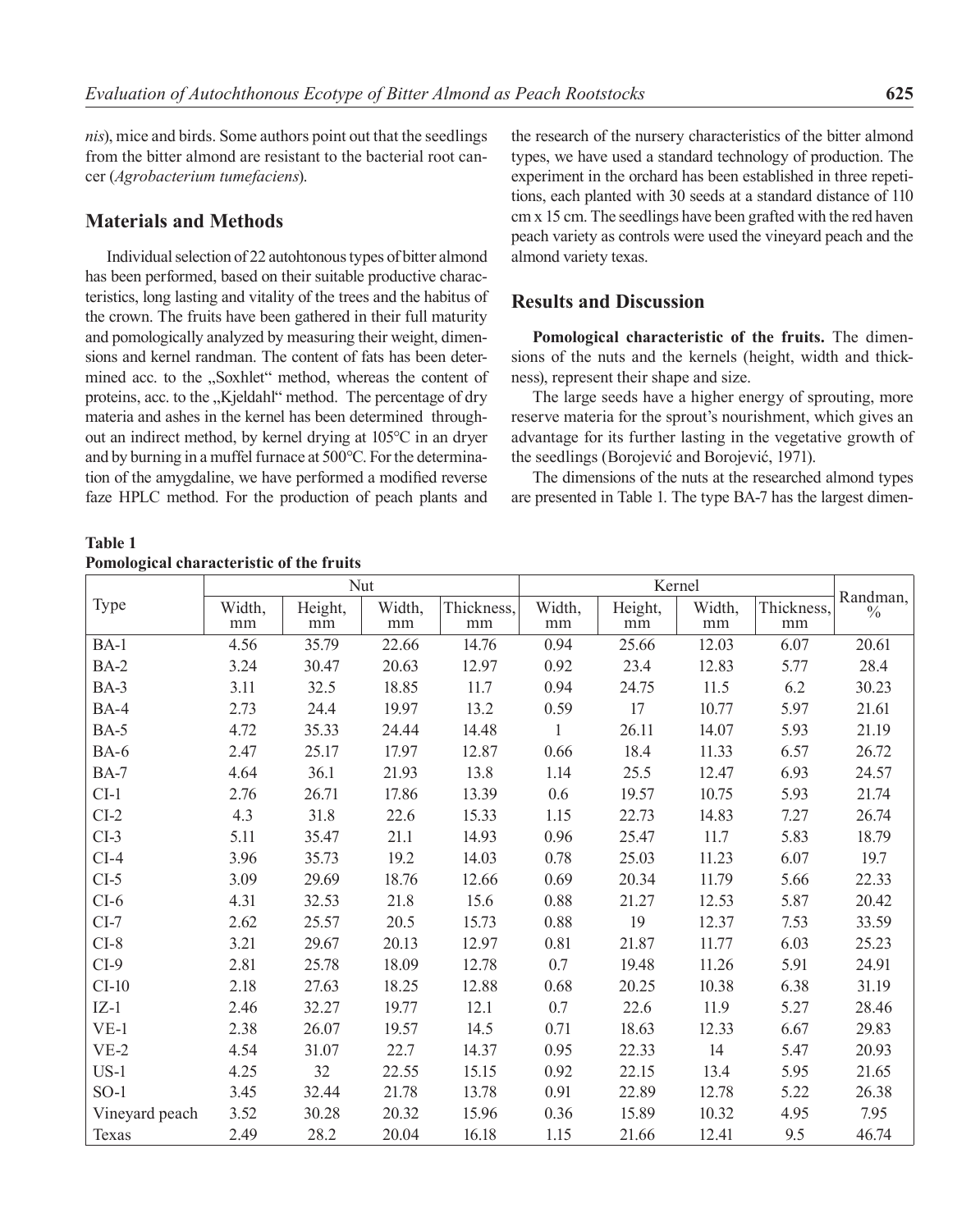sions of the nut (height 36.10 mm, width 21.93 mm and thickness 13.80 mm), whereas the type BA-4 has the smallest dimensions of the nuts (height 24.40 mm, width 19.97 mm and thickness 13.20 mm). Respective to the control variety Texas, except the types BA-4, BA-6, CI-1, CI-7, CI-9, CI-10 and VE-1, all the other types characterize with larger nut dimensions.

The BA-5 type has the largest dimensions of the kernel (height 26.11 mm, width 14.07 mm and thickness 5.93 mm), whereas the type BA-4 has the smallest dimensions of the kernel (height 17.00 mm, width 10.77 mm and thickness 5.97 mm). The randman of the kernels at the types varied from 18.79% at CI-3 to 33.57% at the CI-7 type. The control vineyard peach had a significantly lower randman of the kernel respective to the researched types (7.95%), whereas the almond variety Texas had the expected highest randman of the kernels (46.74%). This is due to the fact that the Texas variety is a selected variety mostly for consumption.

Analizing 17 autochthonous types of almond, Aslanta and Güleryüz (2001), determined that the percentage of the randman has been from 14.66% to 26.81%. According to the researched performed by Ristevski and Georgiev (1998), the percentage of the randman at some almond varieties has been from 20.78% to 59.97%.

**Chemical characteristic of the kernels.** The content of fat and protein has a positive influence to the growth and development of the seedlings, assuring a primary food for growth and development of the sprout. Barbera et al. (1994) points out that the almond kernels content: 5.93-7.27% water, 8.03-8.13% ash, 53.67-54.26% fat, 23.03-23.98% protein, 5.52% total sugar, 766 mg/100 g K, 364 mg/100 g P, 227 mg/100 g Mg and 185 mg/100 g Ca.

The content of cyanogenous components, amongst which the amygdaline, in the kernels is in correlation with the resistance of the seedlings to Capnodis tenebrionis (Mulas, 1994). The higher content of amygdaline in the seed has a positive effect towards its resistance to pests in the nursery production.

According to Barbera et al. (1994), the content of amygdaline respective to the dry mass can reach up to 3% with a large variation between the types.

According to Siami et al. (2002) the content of amygdaline in the wild almond types is from 10.68 mg/100g at Amygdalus urminensis, to 7.9 mg/100g at Amygdalus kotschyi. The con-

#### **Table 2 Chemical characteristic of the kernels**

| Type        | Dry matters, % | Ash, $\%$ |          | Respectively dry matters, % | Amygdaline, | Index   |
|-------------|----------------|-----------|----------|-----------------------------|-------------|---------|
|             |                |           | proteins | fats                        | mg/100g     | (Texas) |
| $BA-1$      | 95.55          | 3.63      | 22.75    | 46.63                       | 91.2        | 231.5   |
| $BA-2$      | 95.31          | 4.51      | 27.95    | 45.12                       | 87.2        | 221.3   |
| $BA-3$      | 95.01          | 2.89      | 24.62    | 51.2                        | 146.1       | 370.8   |
| $BA-4$      | 93.48          | 2.01      | 23.33    | 53                          | 82.8        | 210.2   |
| $BA-5$      | 95.55          | 3.23      | 23.73    | 51.31                       | 18.4        | 46.7    |
| <b>BA-6</b> | 95.77          | 2.52      | 21.26    | 55.34                       | 212.1       | 538.3   |
| <b>BA-7</b> | 95.6           | 3.23      | 23.49    | 51.35                       | 55.8        | 141.6   |
| $CI-1$      | 95.48          | 3.13      | 22.82    | 51.32                       | 41.1        | 104.3   |
| $CI-2$      | 95.77          | 3.18      | 25.95    | 46.71                       | 81.6        | 207.1   |
| $CI-3$      | 95.58          | 3.56      | 25.82    | 54.01                       | 275.9       | 700.3   |
| $CI-4$      | 95.48          | 3.08      | 24.2     | 55.07                       | 186.4       | 473.1   |
| $CI-5$      | 95.4           | 3.3       | 25       | 45.66                       | 97.8        | 248.2   |
| $CI-6$      | 95.57          | 3.13      | 22.99    | 50.94                       | 270.4       | 686.3   |
| $CI-7$      | 96.08          | 3.36      | 22.04    | 56.13                       | 58.1        | 147.5   |
| $CI-8$      | 94.76          | 2.7       | 25.1     | 49.42                       | 230.8       | 585.8   |
| $CI-9$      | 95.86          | 2.78      | 18.51    | 58.22                       | 45.23       | 114.8   |
| $CI-10$     | 95.59          | 3.23      | 18.98    | 52.75                       | 104.1       | 264.2   |
| $IZ-1$      | 95.54          | 3.58      | 22.34    | 49.8                        | 117.7       | 298.7   |
| $VE-1$      | 96.01          | 2.39      | 19.17    | 51.25                       | 144.6       | 367     |
| $VE-2$      | 95.91          | 3.08      | 22.34    | 54                          | 238.5       | 605.3   |
| $US-1$      | 95.58          | 2.95      | 22.36    | 48.66                       | 92.6        | 235     |
| $SO-1$      | 95.73          | 3.23      | 22.52    | 45.03                       | 139.2       | 353.3   |
| Texas       | 95.44          | 3.32      | 20.53    | 57.26                       | 39.4        | 100     |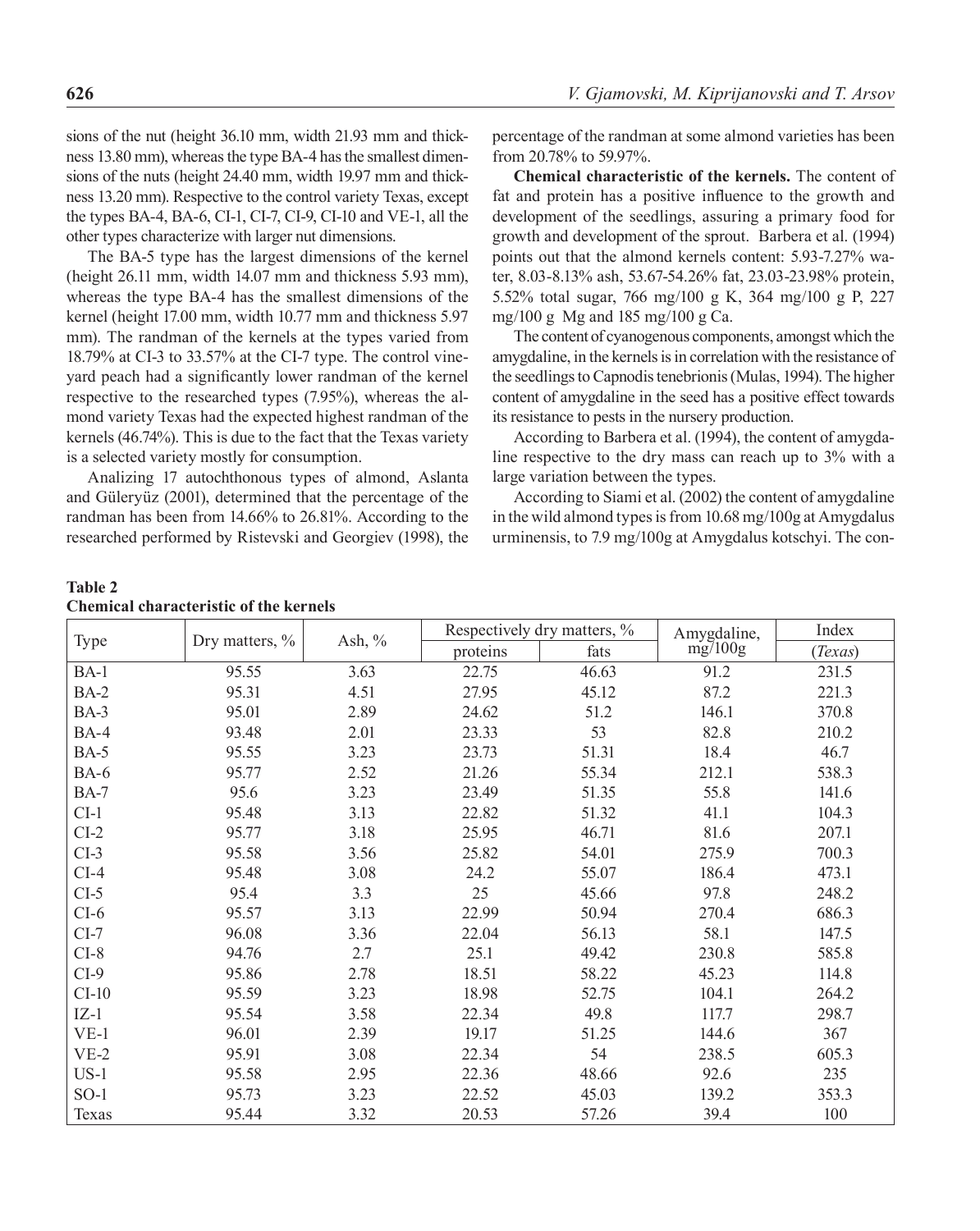tent of amygdaline at the Amygdalus communis species is 9.65 mg/100g.

Table 2 shows the data for the chemical content of the kernels of the researched types and the control variety Texas.

The kernels from the type CI-7 have the highest percent of dry materia (96.08%), whereas the type BA-4 has the lowest (93.48%). The percentage of ashes was 2.01% at BA-4 to 4.51% at BA-2. The percentage of proteins had been calculated respective to the dry mater. BA-2 had the highest percent of proteins (27.95%), whereas CI-9 had the lowest percentage of proteins (18.51%). Just like the content of proteins, also the content of fat is very similar to the previous researches of several authors. The percentage of fat at the researched types was from 45.03% at SO-1, to 58.22% at CI-9.

The highest variability respective to the type's chemical content had been noticed at the determination of amygdaline. The content of amygdaline in the kernels had been from 18.4 mg/100g at BA-5, to 275.9 mg/100g at CI-3. During our researches, we noticed that the content of amygdaline in the fruit's kernel determines the intensity of its bitterness. The intensively bitter types also have higher content of amygdaline.

**Quality characteristic of seedlings.** The quality and the ability for grafting is being determined by the diameter of the seedlings. The grafting of the seedlings at standard nursery production is performed at a height of 10 cm, and it is important that the seedling is well developed with suitable thickness at the moment of grafting (diameter from 7 to 10 mm).

Table 3 shows the data for the diameter of the seedlings at the moment of their grafting. According to the average values, BA-7 has the most intense trunk growth (11.5 mm), whereas CI-10 had the poorest trunk growth (9.0 mm).

All the researched types characterize with larger diameter of the trunk compared to the vineyard peach control whose trunk diameter measured at height of 10 cm was 8.2 mm.

**Table 3 Quality characteristic of seedlings**

|                       | Diameter, mm | Index             |                                            |            | Index             |        | Height of                  |
|-----------------------|--------------|-------------------|--------------------------------------------|------------|-------------------|--------|----------------------------|
| Type                  |              | vineyard<br>peach | Texas                                      | Height, cm | vineyard<br>peach | Texas  | the first<br>branching, cm |
| $BA-1$                | 11.1         | 135.4             | 100                                        | 116.23     | 125.61            | 120.82 | 10.5                       |
| $BA-2$                | 11           | 134.2             | 99.1                                       | 92.47      | 99.94             | 96.12  | $\tau$                     |
| $BA-3$                | 10.6         | 129.3             | 95.5                                       | 101.1      | 109.26            | 105.09 | $\boldsymbol{7}$           |
| $BA-4$                | 11.2         | 136.6             | 100.9                                      | 97.1       | 104.94            | 100.94 | 8.5                        |
| <b>BA-5</b>           | 10.5         | 128.1             | 94.6                                       | 85.2       | 92.08             | 88.57  | 11                         |
| <b>BA-6</b>           | 10.3         | 125.6             | 92.8                                       | 99.73      | 107.78            | 103.67 | 10                         |
| <b>BA-7</b>           | 11.5         | 140.2             | 103.6                                      | 107.9      | 116.61            | 112.16 | 9.5                        |
| $CI-1$                | 9.8          | 119.5             | 88.3                                       | 82.37      | 89.02             | 85.62  | 10.5                       |
| $CI-2$                | 10.5         | 128.1             | 94.6                                       | 91.17      | 98.53             | 94.77  | 7.5                        |
| $CI-3$                | 11.4         | 139               | 102.7                                      | 86.53      | 93.52             | 89.95  | $8\,$                      |
| $CI-4$                | 11.2         | 136.6             | 100.9                                      | 85.73      | 92.65             | 89.12  | 7.5                        |
| $CI-5$                | 10.8         | 131.7             | 97.3                                       | 87.35      | 94.4              | 90.8   | 10.5                       |
| $CI-6$                | 9.7          | 118.3             | 87.4                                       | 84.67      | 91.51             | 88.01  | 6.5                        |
| $CI-7$                | 10.9         | 132.9             | 98.2                                       | 96.2       | 103.97            | 100    | 10                         |
| $CI-8$                | 9.1          | 111               | 82                                         | 88.07      | 95.18             | 91.55  | 12                         |
| $CI-9$                | 10.2         | 124.4             | 91.9                                       | 94.63      | 102.27            | 98.37  | 11.5                       |
| $CI-10$               | 9            | 109.8             | 81.1                                       | 70.3       | 75.98             | 73.08  | 8.5                        |
| $IZ-1$                | 9.4          | 114.6             | 84.7                                       | 85.03      | 91.89             | 88.39  | 13                         |
| $VE-1$                | 9.6          | 117.1             | 86.5                                       | 98.3       | 106.24            | 102.18 | 13                         |
| $VE-2$                | 10.5         | 128.1             | 94.6                                       | 110.1      | 118.99            | 114.45 | 11.5                       |
| $US-1$                | 10.9         | 132.9             | 98.2                                       | 101.83     | 110.05            | 105.85 | 11.5                       |
| $SO-1$                | 10.8         | 131.7             | 97.3                                       | 96.2       | 103.97            | 100    | 11.5                       |
| Vineyard peach        | 8.2          | 100               | 73.9                                       | 92.53      | 100               | 96.19  | $10\,$                     |
| Texas                 | 11.1         | 135.4             | 100                                        | 96.2       | 103.97            | 100    | 9.5                        |
| $\mathrm{LSD}_{0.05}$ | 0.13         |                   | $\overline{LSD}_{\scriptscriptstyle 0.05}$ | 14.1       |                   |        |                            |
| $\mathrm{LSD}_{0.01}$ | 0.17         |                   | $\mathrm{LSD}_{0.01}$                      | 18.9       |                   |        |                            |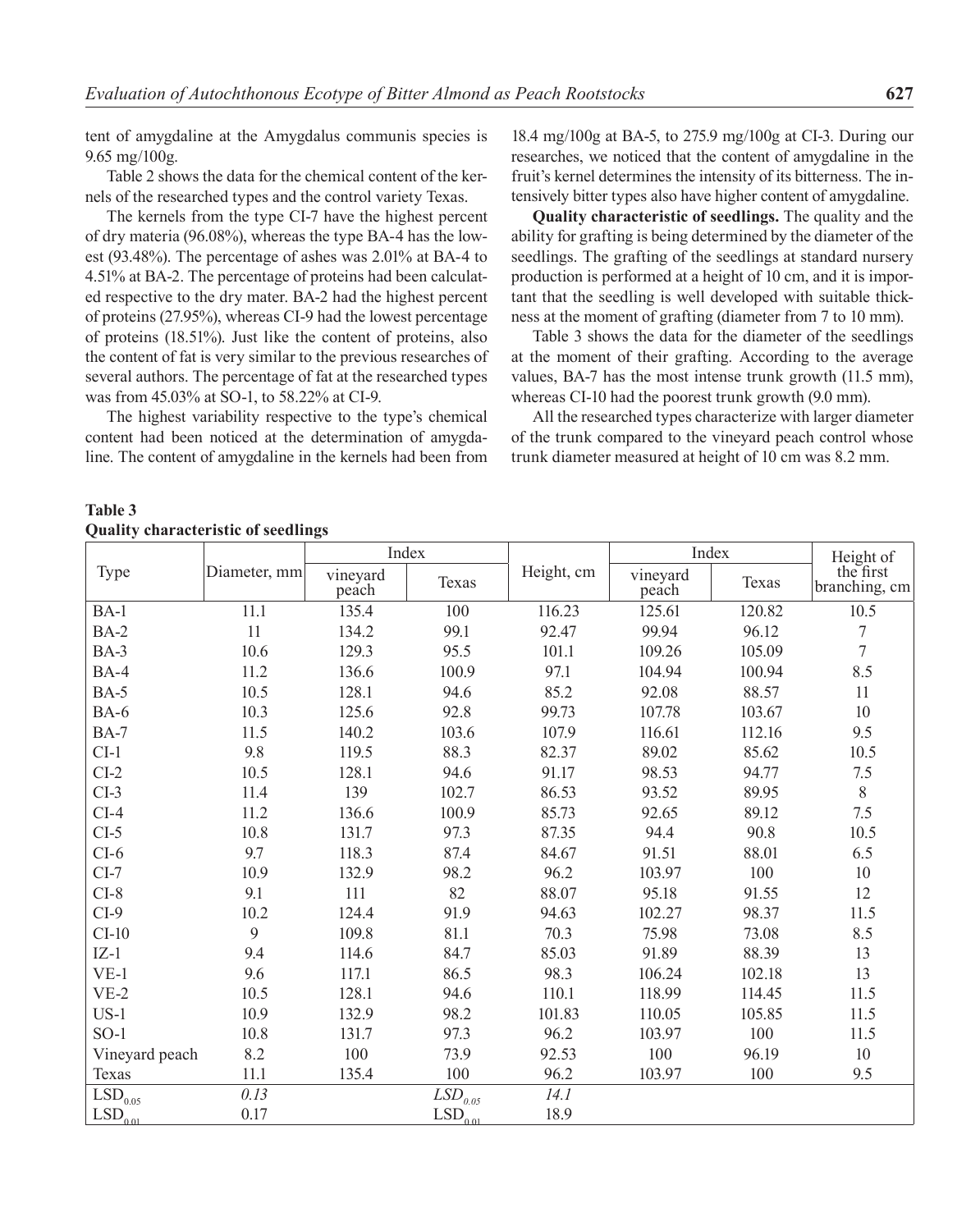The results for the trunk diameter go In favor for the fact that has been pointed out by several authors, that the large seed always has more reserve mater for the nourishment of the sprout, which gives an advantage which is present in the further growth of the seedlings (Borojević and Borojević, 1971).

The correlation between the seedling's diameter and the seed's mass has been r=0.379, which acc. To Römer Orphal table is a poor coefficient of correlation.

The height of the seedlings goes along with their growth in diameter. The higher the primary growth is, the higher the secondary growth of the tree will be, and therefore it will be developed and more suitable for grafting and production of quality plant propagating material.

According to the average values for the period of research, BA-1 had the most intense trunk growth (116.23 cm), whereas CI-10 had the poorest (70.30 cm).

An important segment at the grading of the quality of the rootstocks is also the determination of the height of their branching. The higher the branching is, the more approachable and more suitable the rootstock is for grafting. An operation for removal of the premature branches at a height of 10-15 cm is necessary at the branched seedlings, in order to get a "clean" rootstock for grafting, which raises the expenses for the production of plant propagating material.

The highest first branching we notice at type IZ-1 and VE-1 at 13 cm and the lowest at type CI-6.

**Variability of seedlings and plants.** The variability of the seedlings and the plants is an important factor from an aspect of their uniformity. In case the characteristic has a lower variability, the researched units will be more uniform. The uniformity of the seedlings is an important factor at their evaluation as rootstocks. The uniform seedlings (rootstocks) give more uniform and quality plants.

The data from Table 4 shows that the seedlings from the type CI-2 have the highest variability, whereas the type CI-8 had the lowest variability (1.28).

The purpose of the research of the variability of the plants was the determination of their homogeneousness. If the variability is lower, the plants are more uniform and homogenous.

#### **Table 4 Variability of seedlings**

|                |                | Diameter                       |                       | Height    |                                   |                       |  |
|----------------|----------------|--------------------------------|-----------------------|-----------|-----------------------------------|-----------------------|--|
| Type           | Variation      | Coefficient of<br>variation, % | standard<br>deviation | Variation | Coefficient of<br>variation, $\%$ | standard<br>deviation |  |
| $BA-1$         | 8.4            | 18.27                          | 2.02                  | 71.5      | 16.1                              | 18.8                  |  |
| $BA-2$         | 6.2            | 17                             | 1.87                  | 56        | 14.33                             | 13.32                 |  |
| $BA-3$         | 7.3            | 20.87                          | 2.21                  | 80        | 20.69                             | 20.96                 |  |
| $BA-4$         | 7.2            | 16.84                          | 1.9                   | 74.5      | 20.08                             | 19.54                 |  |
| <b>BA-5</b>    | 6.4            | 19.03                          | 1.99                  | 72.5      | 24.04                             | 20.48                 |  |
| <b>BA-6</b>    | 5.8            | 13.77                          | 1.41                  | 58        | 17.37                             | 17.37                 |  |
| <b>BA-7</b>    | 5.9            | 16.31                          | 1.88                  | 87        | 19.91                             | 21.6                  |  |
| $CI-1$         | $\overline{7}$ | 19.83                          | 1.94                  | 64        | 24.19                             | 19.94                 |  |
| $CI-2$         | 9.2            | 22.53                          | 2.36                  | 82.5      | 27.7                              | 25.27                 |  |
| $CI-3$         | 8.2            | 20.35                          | 2.32                  | 59.5      | 21.39                             | 18.5                  |  |
| $CI-4$         | 5.7            | 13.52                          | 1.52                  | 45        | 16.59                             | 14.24                 |  |
| $CI-5$         | 5.4            | 12.78                          | 1.34                  | 50        | 17.62                             | 15.43                 |  |
| $CI-6$         | 7.3            | 22.44                          | 2.17                  | 49.5      | 17.48                             | 14.81                 |  |
| $CI-7$         | 7.9            | 20.63                          | 2.26                  | 69        | 21.43                             | 20.68                 |  |
| $CI-8$         | 4.8            | 14.01                          | 1.28                  | 57        | 17.56                             | 17.77                 |  |
| $CI-9$         | 7.9            | 20.26                          | 2.08                  | 57        | 18.66                             | 17.66                 |  |
| $CI-10$        | 6.3            | 19.09                          | 1.7                   | 49        | 21.87                             | 15.26                 |  |
| $IZ-1$         | 5.7            | 17.01                          | 1.59                  | 90        | 28.88                             | 24.53                 |  |
| $VE-1$         | 4.9            | 15.7                           | 1.5                   | 57.5      | 18.96                             | 18.59                 |  |
| $VE-2$         | 8.2            | 21.58                          | 2.26                  | 79.5      | 22.71                             | 24.98                 |  |
| $US-1$         | 7.8            | 18.54                          | 2.03                  | 76        | 19.79                             | 20                    |  |
| $SO-1$         | 6.7            | 18.38                          | 1.96                  | 81.5      | 22.86                             | 21.99                 |  |
| Vineyard peach | 8.3            | 25.59                          | 2.11                  | 68        | 19.92                             | 18.37                 |  |
| Texas          | 7.4            | 20.28                          | 2.26                  | 97.5      | 23.44                             | 26.02                 |  |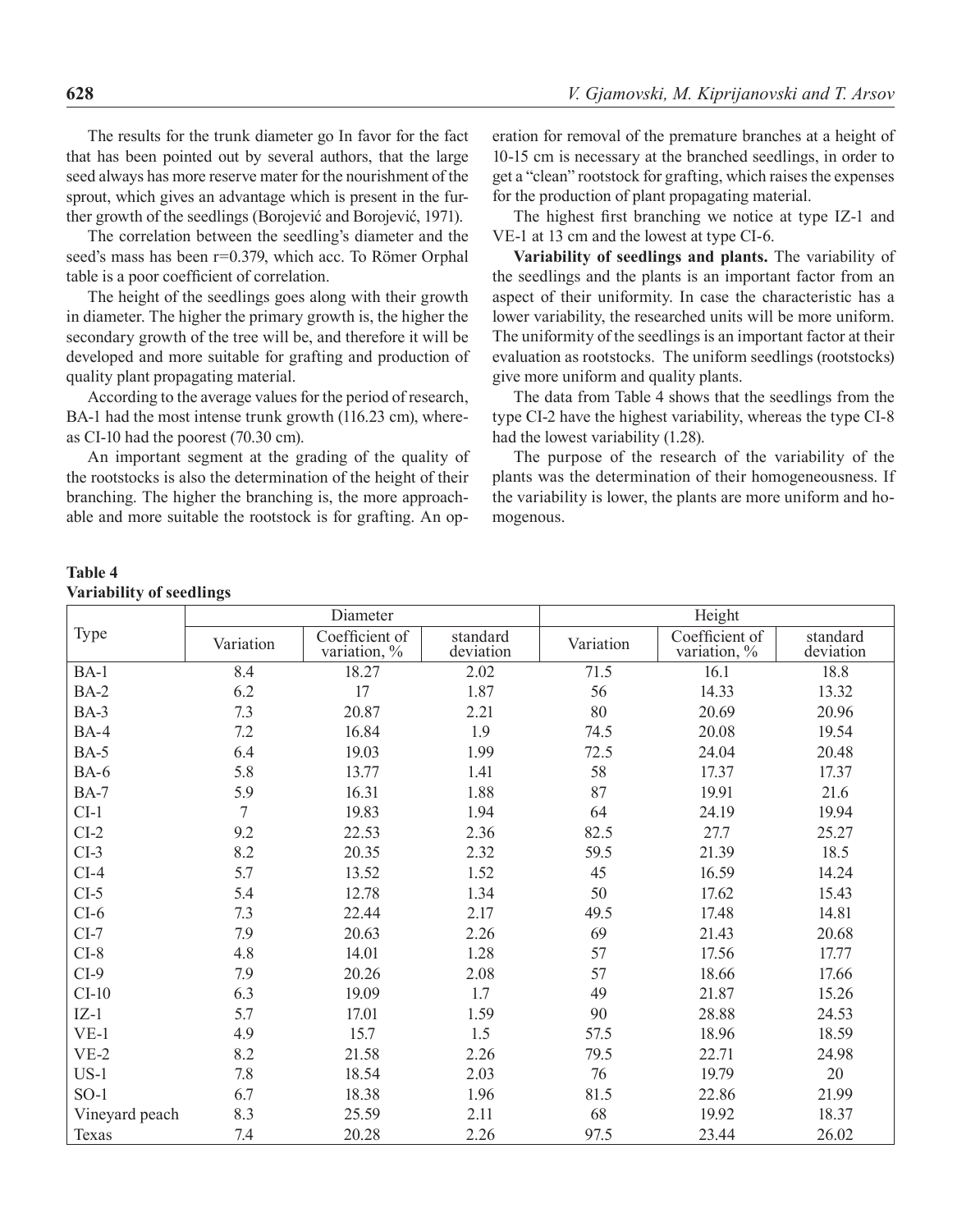The data for the variability of the plants is shown in Table 5. The data from the chart show that the plants from the rootstocks from the type CI-5 have the highest variability (5.97), whereas the type IZ-1 had the lowest (2.00).

**Economic value of the ecotypes.** A great importance for the research of the new genotypes is the determination of their economical values. It is a complex evaluation which is a result of all the morphological, biological, production and quality characteristics of the genotype. From an aspect of nursery fruit production, this is the most important characteristic which helps determine the practical meaning of the researched genetic material and its place, role and perspective.

The data for the grading of the economical values of the almond types is presented in the Figure 1. Depending on its nature and meaning, separate characteristics had been graded according to the point scales. The following characteristics had been graded: nut mass, content of amygdaline, soil germination, uniformity of the germination, uniformity of the seedlings, branching of the seedlings, graft up taking, development of the plants, uniformity of the plants and quality of the root.

**Table 5 Variability of nursery trees**

According to the data from the chart, we have concluded that the types CI-4 (76), US-1 (75), CI-8 (74), BA-6 (73), BA-1 (72), VE-2 (72), CI-3 (71) and VE-1 (71) received the highest number of points at the grading and should serve as perspective types for production of generative rootstocks.

#### **Conclusion**

The almond types mainly characterize with larger dimensions of the nuts respective to the texas control, with the exception of the BA-4, BA-6, CI-1, CI-7, CI-9, CI-10 и VE-1 types. The BA-7 type has the largest dimensions of the nut, whereas the BA-4 has the smallest.

All of the tested types of almond have larger kernel dimensions compared to the vineyard peach. Also, most types have larger kernel dimensions than the texas control. The BA-4, BA-6, CI-1, CI-6, CI-7, CI-9, CI-10 и VE-1 types are an exception. In general, the type BA-5 has the largest dimensions of the kernel, and the type BA-4 has the smallest.

|                |           | Diameter                       |                       | Height    |                                |                       |  |
|----------------|-----------|--------------------------------|-----------------------|-----------|--------------------------------|-----------------------|--|
| Type           | Variation | Coefficient of<br>variation, % | standard<br>deviation | Variation | Coefficient of<br>variation, % | standard<br>deviation |  |
| $BA-1$         | 12.5      | 16.06                          | 3.28                  | 78.5      | 11.96                          | 22.25                 |  |
| $BA-2$         | 13        | 20.94                          | 3.68                  | 125.5     | 21.86                          | 36.29                 |  |
| $BA-3$         | 14        | 20.99                          | 3.87                  | 84        | 15.72                          | 25.86                 |  |
| $BA-4$         | 13.5      | 20.15                          | 3.63                  | 80        | 12.59                          | 21.6                  |  |
| $BA-5$         | 13        | 21.29                          | 3.95                  | 76.5      | 14.09                          | 24.46                 |  |
| <b>BA-6</b>    | 12.5      | 24.66                          | 4.14                  | 93.5      | 21.8                           | 35.7                  |  |
| <b>BA-7</b>    | 13.5      | 19.7                           | 3.81                  | 81        | 12.93                          | 23.59                 |  |
| $CI-1$         | 12        | 21.09                          | 3.67                  | 97.5      | 16.66                          | 27.52                 |  |
| $CI-2$         | 13.5      | 20                             | 3.66                  | 88        | 15.82                          | 26.64                 |  |
| $CI-3$         | 12        | 20.73                          | 3.59                  | 72.5      | 14.08                          | 22.71                 |  |
| $CI-4$         | 11        | 16.79                          | 3.28                  | 90        | 13.5                           | 23.6                  |  |
| $CI-5$         | 21        | 28.5                           | 5.97                  | 97.5      | 16.46                          | 26.51                 |  |
| $CI-6$         | 11        | 20.79                          | 3.02                  | 87.5      | 16.08                          | 25.24                 |  |
| $CI-7$         | 10.5      | 16.33                          | 3.03                  | 65        | 11.23                          | 20                    |  |
| $CI-8$         | 12.5      | 22.71                          | 3.69                  | 77.5      | 14.21                          | 23.25                 |  |
| $CI-9$         | 13.5      | 20.59                          | 3.51                  | 71.5      | 11.38                          | 19.43                 |  |
| $CI-10$        | 11.5      | 18.64                          | 3.04                  | 75        | 13.9                           | 23.27                 |  |
| $IZ-1$         | 6.5       | 11.49                          | $\overline{2}$        | 55        | 10.08                          | 17.3                  |  |
| $VE-1$         | 11        | 19.52                          | 3.16                  | 83        | 14.89                          | 22.83                 |  |
| $VE-2$         | 11.5      | 19.19                          | 3.25                  | 79        | 14.36                          | 23.84                 |  |
| $US-1$         | 10        | 17.16                          | 2.76                  | 77.5      | 14.61                          | 23.82                 |  |
| $SO-1$         | 10        | 20.34                          | 3.16                  | 49.5      | 8.6                            | 14.1                  |  |
| Vineyard peach | 14        | 20.9                           | 4.11                  | 77        | 12                             | 21.54                 |  |
| Texas          | 16        | 16.34                          | 4.06                  | 101.5     | 15.64                          | 26.9                  |  |